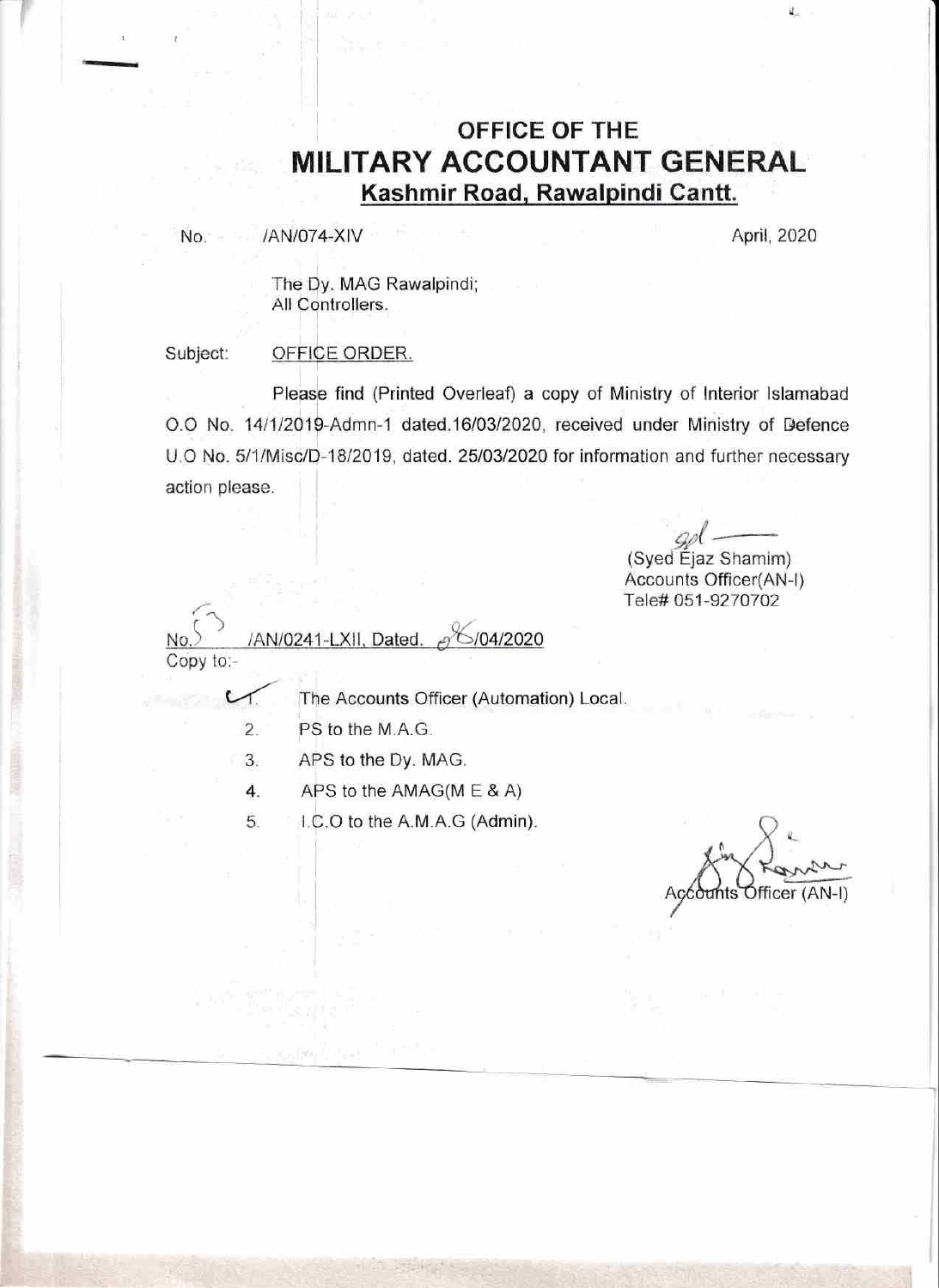

#### **GOVERNMENT OF PAKISTAN MINISTRY OF DEFENCE** (DEFENCE DIVISION)

当朝杨海中2300

KINSTRING

#### Subject: -OFFICE ORDER

2 6 MAR 2020

Kindly find printed overleaf a copy of Ministry of Interior Islamabad O.O. No. 14/1/2019-Admn-I dated 16<sup>th</sup> March, 2020 on the subject cited above for information and further necessary action.

thin soluintly Inverse fits paintsfiel to priest

MAG, Pakistan Military Account, Deptts, Rwp. Surveyor General, Survey of Pakistan, Rawalpindi. DG, Military Lands & Cantonments, Rawalpindi. DG, Pakistan Armed Services Board, Rawalpindi. DG, Pakistan Maritime Security Agency, Karachi DG, FGEI (C/G) Directorate, Rawalpindi.

Dte Gen, ISI, Islamabad Director (Admin) JSHQ, Chaklala, Rwp SD Dte (SD-1), GHQ, Rawalpindi Director (Admin), AHQ, Islamabad. Director (Admin) NHQ, Islamabad

Section Officer (D-18)

(Kish

ical notice

**Kato that is dirt** 

(notle étac)

naish Shamara swie julietni in special

**wak Sultan Ali)** 

### Min of Def U.O No. 5/1/Misc/D-18/2019 dated 25th March, 2020

Copy for information / necessary action to:-

Snr JS-V  $JS-I$ JS-II **JS-IV JS-VII** il bes of bavisoni stepper consigled firms longed as scoolin brow  $DC(M)$ DS (Army-C) APS to JS-III

Copy for information, with reference to their O.O quoted above to:-

Straight Microstry of Law & unshould himme the Southeau, whelele of Fore environme, to familiar

The Secretary Michigan o's process of a material state

the Barantin, Finance Division, Asnyther 2 the Sewa All and the visible visible and

minuted to your entity for the sensor miscall O like

Ministry Interior (Mr. Khurshid Ahmed) Deputy Secretary (Admn) Islamabad.